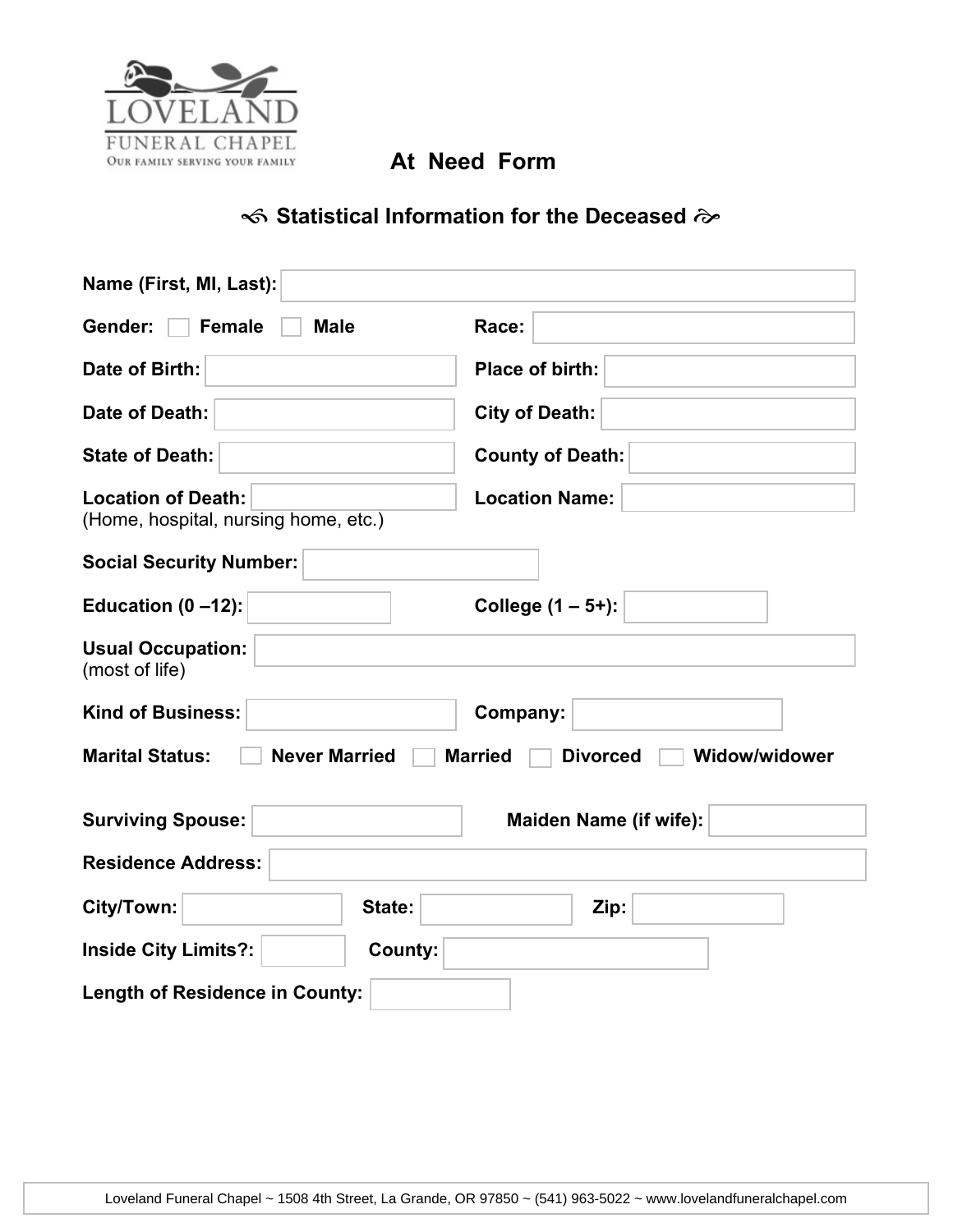| <b>Father's Full Name:</b>                                                                                              |                           |                       |  |  |  |
|-------------------------------------------------------------------------------------------------------------------------|---------------------------|-----------------------|--|--|--|
| <b>Mother's Full Name:</b>                                                                                              |                           |                       |  |  |  |
| $\ll$ Type of Disposition $\approx$                                                                                     |                           |                       |  |  |  |
| <b>Disposition will be:</b>                                                                                             |                           |                       |  |  |  |
| <b>Earth Burial</b><br>Mausoleum $\Box$<br><b>Entombment</b><br><b>Cremation</b><br>Ship out of area<br><b>Not Sure</b> |                           |                       |  |  |  |
| If Cremation, disposition of ashes?:<br><b>Cemetery Burial or Niche Wall</b><br><b>Take Home</b><br><b>Scatter</b>      |                           |                       |  |  |  |
| <b>Other</b><br><b>Not Sure</b>                                                                                         |                           |                       |  |  |  |
| <b>Name of Cemetery:</b><br>(if applicable)                                                                             |                           | City, State:          |  |  |  |
| S Veteran Information $\hat{\infty}$                                                                                    |                           |                       |  |  |  |
| <b>Branch of Service:</b>                                                                                               |                           | <b>Serial Number:</b> |  |  |  |
| <b>Date Enlisted:</b>                                                                                                   | <b>Rank at Discharge:</b> |                       |  |  |  |
| Date discharged:                                                                                                        | Discharge on file at:     |                       |  |  |  |
| Is a copy of discharge papers available?:<br>Yes or No?                                                                 |                           |                       |  |  |  |
| Honorable discharge?: Yes                                                                                               |                           |                       |  |  |  |
| <b>S</b> Important Information $\approx$                                                                                |                           |                       |  |  |  |
| Name of person in charge:                                                                                               |                           |                       |  |  |  |
| <b>Relationship to Deceased:</b>                                                                                        |                           |                       |  |  |  |
| <b>Full Address:</b>                                                                                                    |                           |                       |  |  |  |
| <b>Phone:</b>                                                                                                           |                           | E-mail:               |  |  |  |